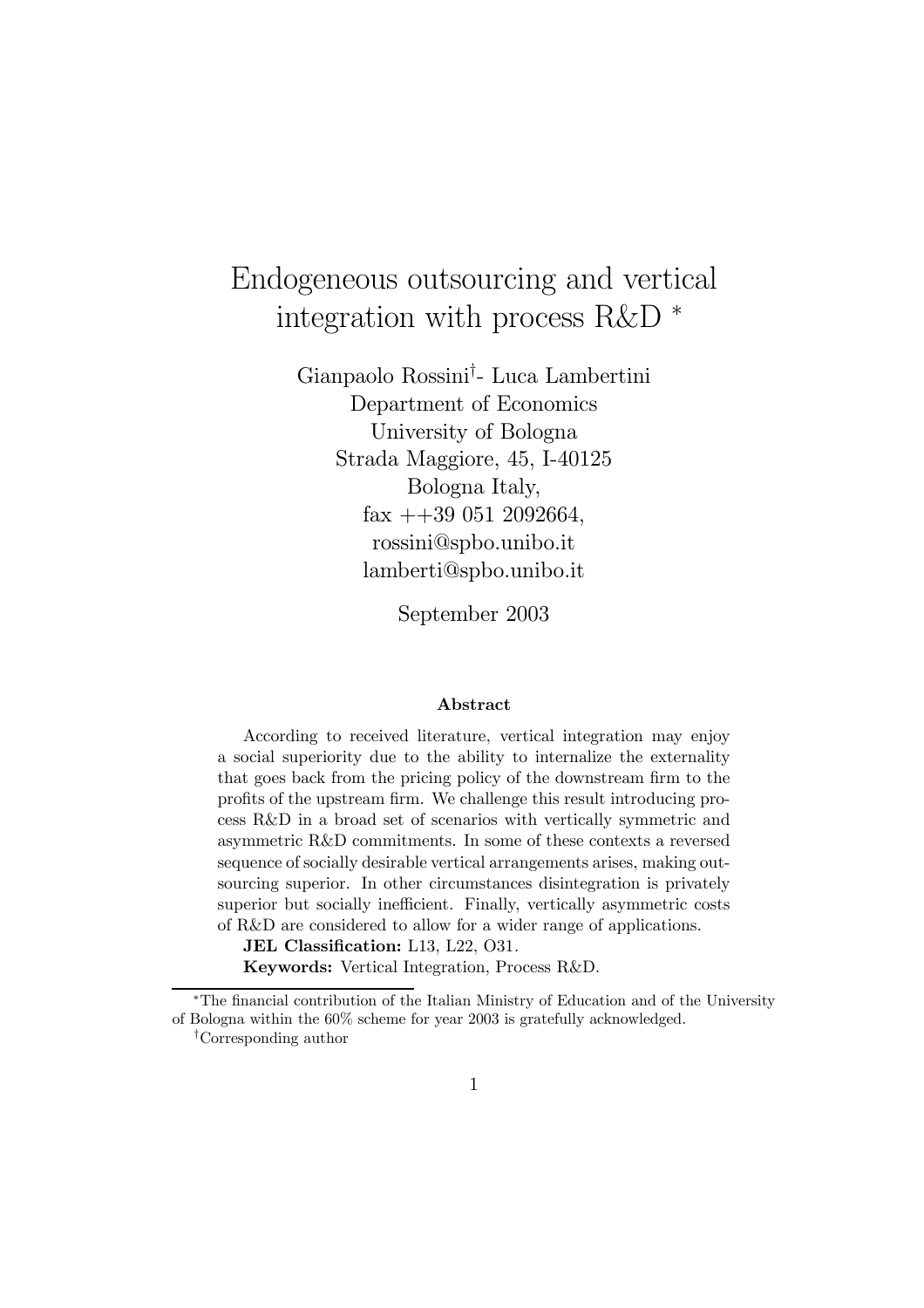## 1 Introduction

Vertical integration is the object of two main streams of literature: Industrial Organization (Grossman Hart, 1986; Perry, 1989) and Economics of Institutions (Coase, 1937; Williamson, 1971, 1985, 1986). In this second strand, transaction cost economics has played a prominent role and has become a paradigm that other disciplines eventually borrowed. In most investigations of the internal organisation of the firm, vertical integration appears as a reaction either to excessive costs of transacting inputs or to some of the externalities that make markets socially inferior to the governance system provided by a corporate organization embodied in a firm.

A large set of externalities is also directly or indirectly associated to vertical integration and its opposite, vertical segmentation. Among them, the one represented by double marginalization seems to be one of the most crucial. Whenever a downstream (D) firm increases its market price, this move affects negatively the profit of the upstream (U) firm (or firms). This firm sells its output which is used as an input for D production. The integrated firm embodying both production stages (U and D) is able to internalize this externality and, therefore, produces a larger output which is sold at a lower price (Spengler, 1951; Tirole, 1989).

Other externalities occur in vertical relationships. Some of them make unsustainable the coexistence of firms with idiosyncratic levels of vertical integration in the same sector. This class of externalities is due to the captive relationship in which the U firm is trapped when selling to a single D firm. When the number of firms operating in the D section of the market increases, for instance because of trade integration, U firms have broader choice and their captive condition can be relaxed. As the number of firms "breaking their chains" increases, it becomes easier for U firms to find D buyers who will compete among them to get their inputs. Then U firms will be less liable to be cornered. The externality emerges as the number of D firms increases since the captive position becomes less and less burdensome and the alternative arrangement, i.e. vertical integration looses its attractiveness as a way to escape from the hold up problem (McLaren, 1999, 2000; Grossman and Helpman, 2002; Spencer and Jones, 1991). Despite of the attractiveness of the theoretical interpretation of this externality, we find also models where integrated and nonintegrated firms coexist because of contractual specificities of firms producing close substitutes or simply because of product differentiation (Jansen, 2003; Lambertini and Rossini, 2003; Pepall and Norman,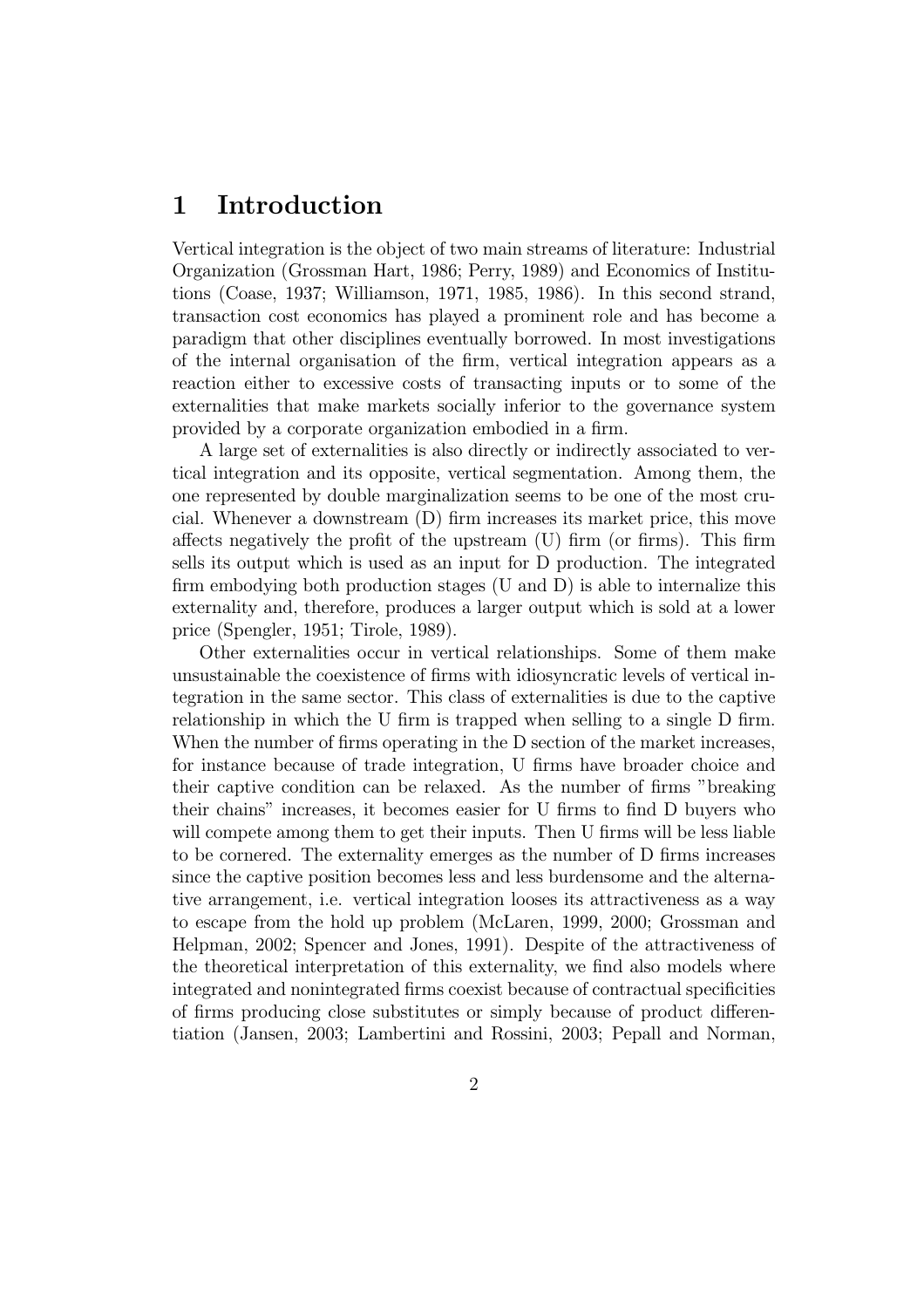2001).

Empirical analyses concerning the strategic effects of vertical integration and vertical disintegration are quite few and do not address the question of the coexistence of different vertical arrangements in the same industry, yet they rather go through the welfare effects of integration and disintegration (Slade, 1998 a,b).

As a matter of fact, the decision to either vertically integrate or resort to outsourcing is highly dependent upon the ability and the incentives of firms to undertake productive activities in an efficient way in one of the two alternative organizational arrangements. However, the production activities of a firm very often include R&D commitments that may innovate either the production process or the product (Teece, 1976; Armour and Teece, 1980). These activities may change the incentive to integrate or to adopt outsourcing when they give rise to vertical spillover, or take place among firms with heterogeneous objectives (Rossini, 2003). The existence of externalities in R&D is widely analyzed in the literature (d'Aspremont and Jacquemin, 1988) but it has never been related to vertical relationships. Our aim is to analyse vertical process innovating R&D activities with spillovers and we shall concentrate on their effects on the incentives to integrate. In some circumstances, technological spillovers may neutralize or even be larger than the traditional externality that exists along the vertical chain. To this purpose, we shall walk along many scenarios in which the vertical R&D spillover takes place. In particular, we shall investigate the effects of spillovers flowing two ways from U to D and from D to U. The case of asymmetric externalities will also be considered so as to contribute to a more general picture. As we shall see, the introduction of process R&D with vertical spillover changes the received result of the superior social performance of vertical integration when there are imperfectly competitive firms.

The paper is organized around the model of process vertical R&D with spillovers that is introduced in the next section. In section 3, we provide some comparisons when symmetric spillovers occur. In section 4, we go through the case of asymmetric spillovers. In section 5, we consider asymmetric costs of R&D. Conclusions are in section 6.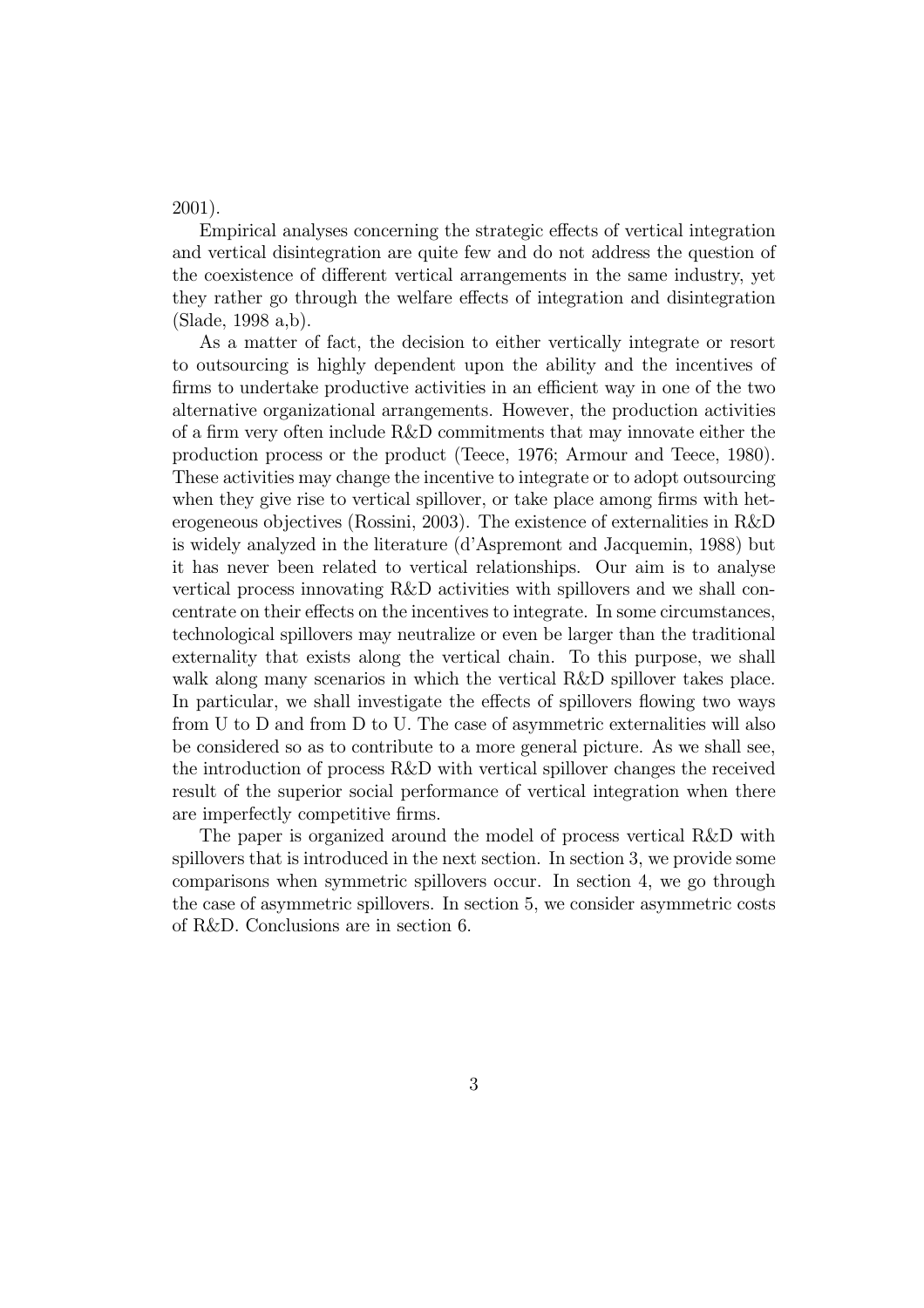## 2 The model with symmetric R&D spillovers

In this section we model the two alternative vertical arrangements, one with integration and the other with decentralization or disintegration. We go through the case of a monopoly since it is the only one analytically tractable. However, the externality that exists in the vertical chain when integration is assumed away remains in all cases of non perfect competition. Therefore, most of these results may be extended to oligopolistic markets.

#### 2.1 Vertical decentralization

We consider a homogeneous monopoly facing a linear demand curve for a final, or downstream (D) good sold to consumers

$$
p_D = a - q_D \tag{1}
$$

Production is organized along a vertical process whereby the final output is assembled by a D monopolist who needs an intermediate good for its production. The intermediate good is produced by an upstream (U) firm that requires no produced input. The cost structure of the D firm is given by the following function

$$
c_D = c - x_D - \beta x_U \tag{2}
$$

where  $c_D$ , the marginal cost of production of the D firm, is composed by a simple marginal cost c minus an amount  $x<sub>D</sub>$  that reduces the marginal cost thanks to process R&D undertaken by the D firm. This activity is modeled, according to received literature, using a convex technology (d'Aspremont and Jacquemin, 1988) represented by an R&D total cost function with increasing marginal cost

$$
k_D = \gamma \frac{x_D^2}{2},\tag{3}
$$

where  $\gamma$  is a technological parameter related to the marginal cost of R&D. The spillover parameter  $\beta \in [0, 1]$  in (2) multiplies the amount of cost reduction  $x_U$  undertaken by the firm in the U stage and it is the vehicle for the external beneficial effect of the R&D undertaken by the U firm upon the marginal cost of the D firm.  $k_D$  represents the total cost of R&D. The objective of the D firm is to maximise

$$
\pi_D(q_D, x_D) = q_D(p_D - c_D - g) - \gamma \frac{x_D^2}{2}
$$
\n(4)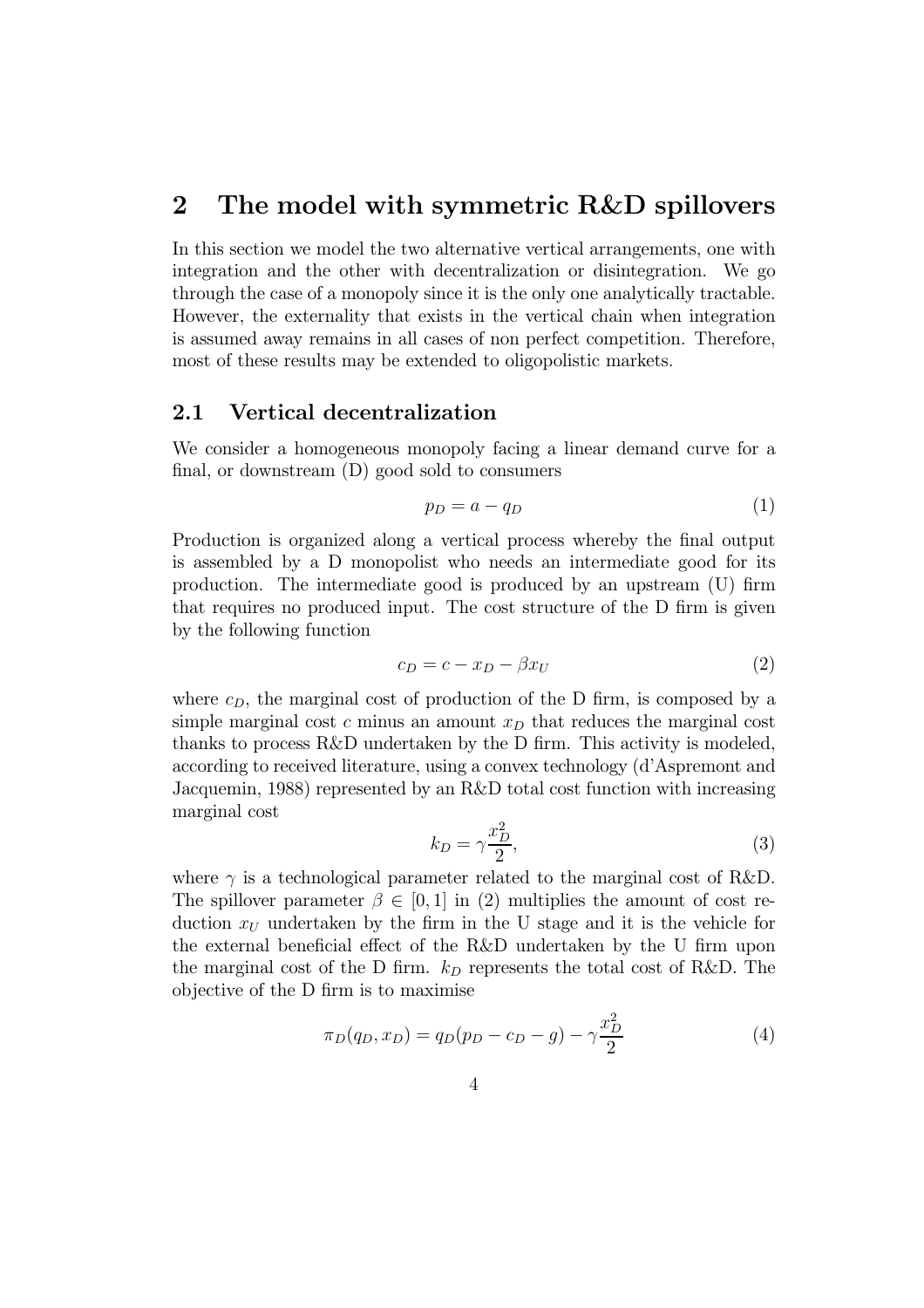where  $g$  is the price paid by the D firm for one unit of the intermediate good needed to produce one unit of the final good (perfect vertical complementarity assumption). The D monopolist maximises profit with respect to the quantity sold and the amount of cost reduction to be obtained via process innovating R&D.

Now we go to the U firm that chooses its optimal price and cost reduction by maximising:

$$
\pi_U(g, x_U) = q_U(g - c_U) - \gamma \frac{x_U^2}{2}
$$
\n(5)

where the cost reduction follows a similar rule as in (3) making for the following marginal cost: $<sup>1</sup>$ </sup>

$$
c_U = c - x_U - \beta x_D. \tag{6}
$$

As it appears, we assume that the vertical spillover is symmetric and goes both ways. Taking FOCs for the U and D firms and doing substitutions we get:<sup>2</sup>

$$
x_U^* = \frac{A(1+\beta)}{4\gamma - 3 - \beta(4+\beta)}\tag{7}
$$

$$
g^* = \frac{(a-c)(2+3\beta-2\gamma) + c(1+\beta(1+\beta)-2\gamma)}{4\gamma-3-\beta(4+\beta)}
$$
(8)

$$
\pi_U^* = \frac{A^2 \gamma}{2(4\gamma - 3 - \beta(4 + \beta))}
$$
\n(9)

$$
\pi_D^* = \frac{A^2 \gamma (2\gamma - 1)}{2(4\gamma - 3 - \beta(4 + \beta))^2}
$$
(10)

$$
p_D^* = \frac{(3a + 2c)\gamma - a(1 + \beta)(3 + \beta)}{4\gamma - 3 - \beta(4 + \beta)}
$$
(11)

$$
x_D^* = \frac{A}{4\gamma - 3 - \beta(4 + \beta)}.\tag{12}
$$

<sup>2</sup>We adopt the short hand  $A \equiv a - 2c$ .

<sup>1</sup>We make the simplifying assumption that the marginal costs are symmetric along the vertical chain (i.e., both firms bear the same marginal cost). The entire analysis of the paper has also been conducted with asymmetric marginal costs, reaching qualitatively analogous conclusions.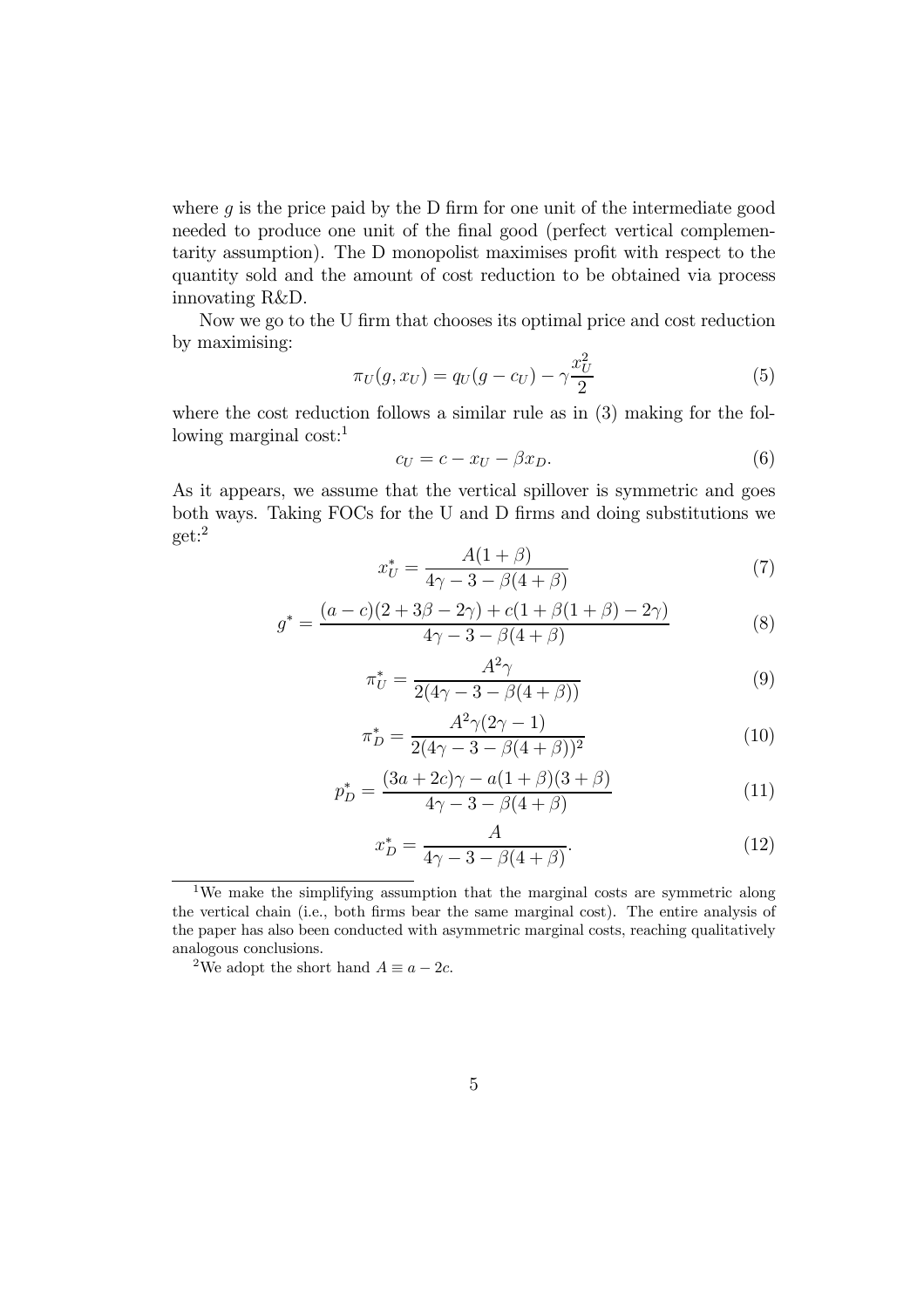Second order conditions (SOCs) and nonnegativity constraints on market variables and marginal costs after R&D are assured by the condition:<sup>3</sup>

$$
\gamma \ge \frac{a(1+2\beta) + c(1+\beta^2)}{4c} = \gamma_d. \tag{13}
$$

### 2.2 Vertical integration

In the vertically integrated monopoly the input is produced by the U division and internally transferred at its opportunity cost, equal to the marginal cost. Demand, production and R&D technologies are the same as above and, therefore, the objective of the integrated  $(I)$  monopoly is:

$$
\pi_I(q_{DI}, x_{DI}, x_{UI}) = q_{DI}(p_{DI} - c_{DI} - c_{UI}) - \gamma \frac{(x_{DI}^2 + x_{UI}^2)}{2}.
$$
 (14)

By taking systemic FOCs we can get reduced form controls:

$$
x_{DI}^{*} = \frac{A(1+\beta)}{2[\gamma - (1+\beta)^{2}]} = x_{UI}^{*}
$$
 (15)

$$
q_{DI}^* = \frac{A\gamma}{2[\gamma - (1+\beta)^2]} \tag{16}
$$

<sup>3</sup>The SOCs that must be simultaneously met are:

$$
\gamma \ge \frac{1}{2b} = \gamma_a
$$

$$
\gamma \ge \frac{3 + \beta(4 + \beta)}{4b} = \gamma_c
$$

$$
\gamma \ge \frac{1 + \beta}{2b} = \gamma_b.
$$

However, the binding condition involves  $\gamma_c$ , since  $\gamma_c \geq \gamma_b \geq \gamma_a$ . Moreover, we have to assure that R&D does not make for negative marginal costs, i.e.:

$$
c - x_U - \beta x_D \ge 0
$$
  

$$
c - x_D - \beta x_U \ge 0.
$$

These two conditions require that

$$
\gamma \ge \frac{a(1+2\beta) + c(1+\beta^2)}{4c} = \gamma_d.
$$

Hence the final binding condition is  $\gamma \geq \gamma_d$ , since  $\gamma_d \geq \gamma_c$ .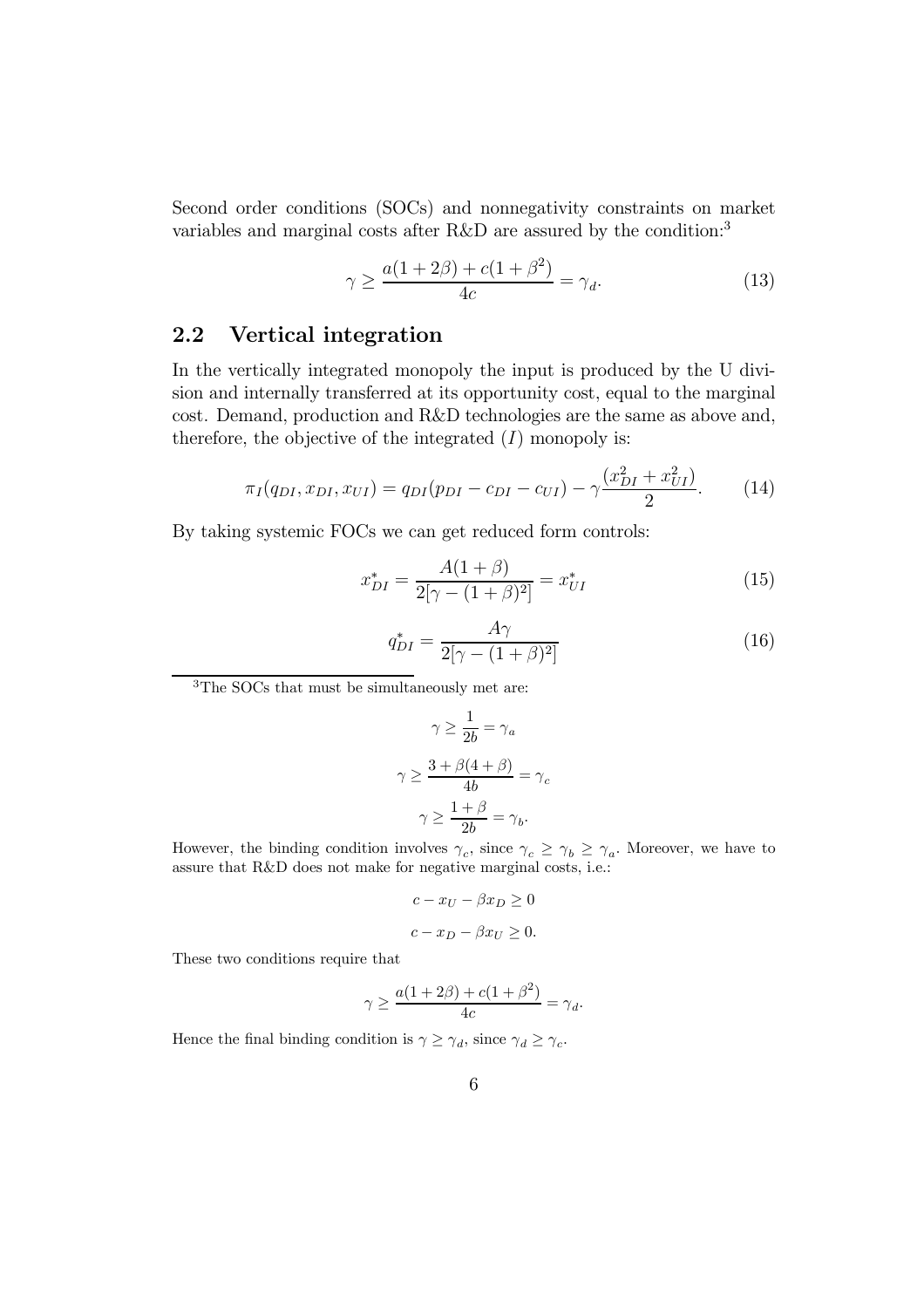$$
\pi_I^* = \frac{A^2 \gamma}{4[\gamma - (1 + \beta)^2]} \tag{17}
$$

$$
p_{DI}^{*} = \frac{(a+2c)\gamma - 2a(1+\beta)^{2}}{2[\gamma - (1+\beta)^{2}]}.
$$
\n(18)

SOCs and nonnegativity constraints boil down to:<sup>4</sup>

$$
\gamma \ge \frac{a(1+\beta)^2}{2c} = \gamma_i. \tag{19}
$$

Straightforward comparison reveals that  $\gamma_i \geq \gamma_d$ . Then, the admissible parameter region for the integrated firm to invest in R&D is a subset of that associated with the disintegrated firm, investing also for lower levels of  $\gamma \in [\gamma_d, \gamma_i]$ , where the integrated firm does not.

## 3 Integration vs non integration with symmetric spillovers

We are now ready to undertake some intriguing comparisons between the two market arrangements.

First, we confine the analysis to a parameter space where both market settings invest in R&D in the two production stages (U and D). Then we shall consider also the parameter space in which only the decentralized market arrangement invests in R&D while the integrated firm does not.

<sup>4</sup>SOCs require

$$
\gamma \ge \frac{(1+\beta)^2}{2} = \gamma_e.
$$

Nonnegativity requires

$$
\gamma \ge (1+\beta)^2 = \gamma_f \ge \gamma_e.
$$

Moreover, nonnegativity of marginal costs require:

$$
\gamma \ge \frac{a(1+\beta)^2}{2c} = \gamma_i \ge \gamma_f.
$$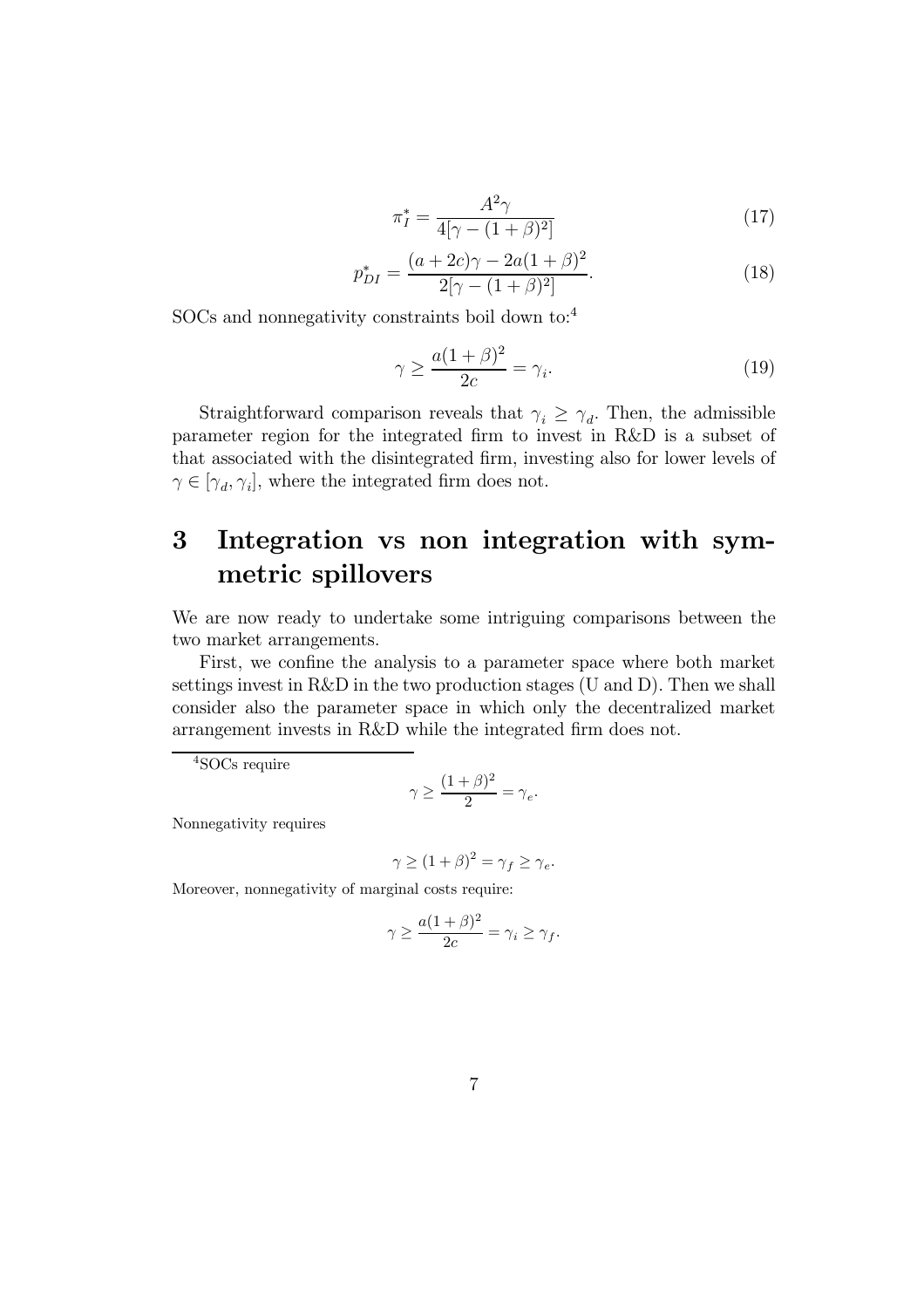#### 3.1 Both arrangements invest in R&D

Compare the profits generated by vertical integration  $(\pi_I^*)$  against those of the disintegrated arrangement  $(\pi_U^* + \pi_D^*)$ . Their difference is:

$$
\pi_I^* - \pi_U^* - \pi_D^* = \frac{\gamma A^2}{4} \left[ \frac{4\beta^2 (1+\beta) - 1 + \beta^4 + 4\gamma - 6\beta^2 \gamma - 4\gamma^2}{(3+4\beta + \beta^2 - 4\gamma)^2 [(1+\beta)^2 - \gamma]} \right] \tag{20}
$$

From the analysis of (20), we may draw the following:

**Proposition 1** In the parameter region where both arrangements invest:

- profits are always higher for the integrated firm, and  $p_{DI}^* \leq p_D^*$ ;
- the overall  $R\&D$  investment carried out by the integrated firm is larger, i.e.,  $x_{DI}^* + x_{UI}^* \ge x_D^* + x_U^*$ ;
- the traditional result of the social superior performance of the integrated firm replicates since social welfare with integration  $(SW_I)$  is larger than with a non integrated arrangement (SW).

**Proof.** To begin with, examine *profits*. Consider first the denominator of the expression in square brackets, on the r.h.s. of (20). This is always negative in the feasible set of  $\gamma$ . Then analyse the numerator. This is positive for  $\gamma \in [\gamma_{r1}, \gamma_{r2}]$ , where  $\gamma_{r1} = \frac{2-3\beta^2 - \beta\sqrt{4+16\beta+13\beta^2}}{4}$  and  $\gamma_{r2} = \frac{2-3\beta^2 + \beta\sqrt{4+16\beta+13\beta^2}}{4}$ are the two roots of the numerator. However, since  $\gamma_{r2} \leq \gamma_i$ , it is established that, in the common feasible set of parameters, the profits from integration are always higher than the sum those accruing to the non integrated firms.

As for prices, just calculate the difference

$$
p_D^* - p_{DI}^* = \frac{A\gamma(2\gamma - 1 + \beta^2)}{2(3 + 4\beta + \beta^2 - 4\gamma)(1 + 2\beta + \beta^2 - \gamma)}
$$
(21)

which is non negative for  $\gamma \geq \gamma_i$ .

Eventually we compare the  $R\&D$  investments undertaken in the two vertical arrangements. Just compare the levels of R&D in the U stage:

$$
x_{DI}^* (= x_{UI}^*) - x_D^* = \frac{A(1+\beta)}{2\gamma - 2(1+\beta)^2} - \frac{A^2\gamma(2\gamma - 1)}{2(4\gamma - 3 - \beta(4+\beta))^2}
$$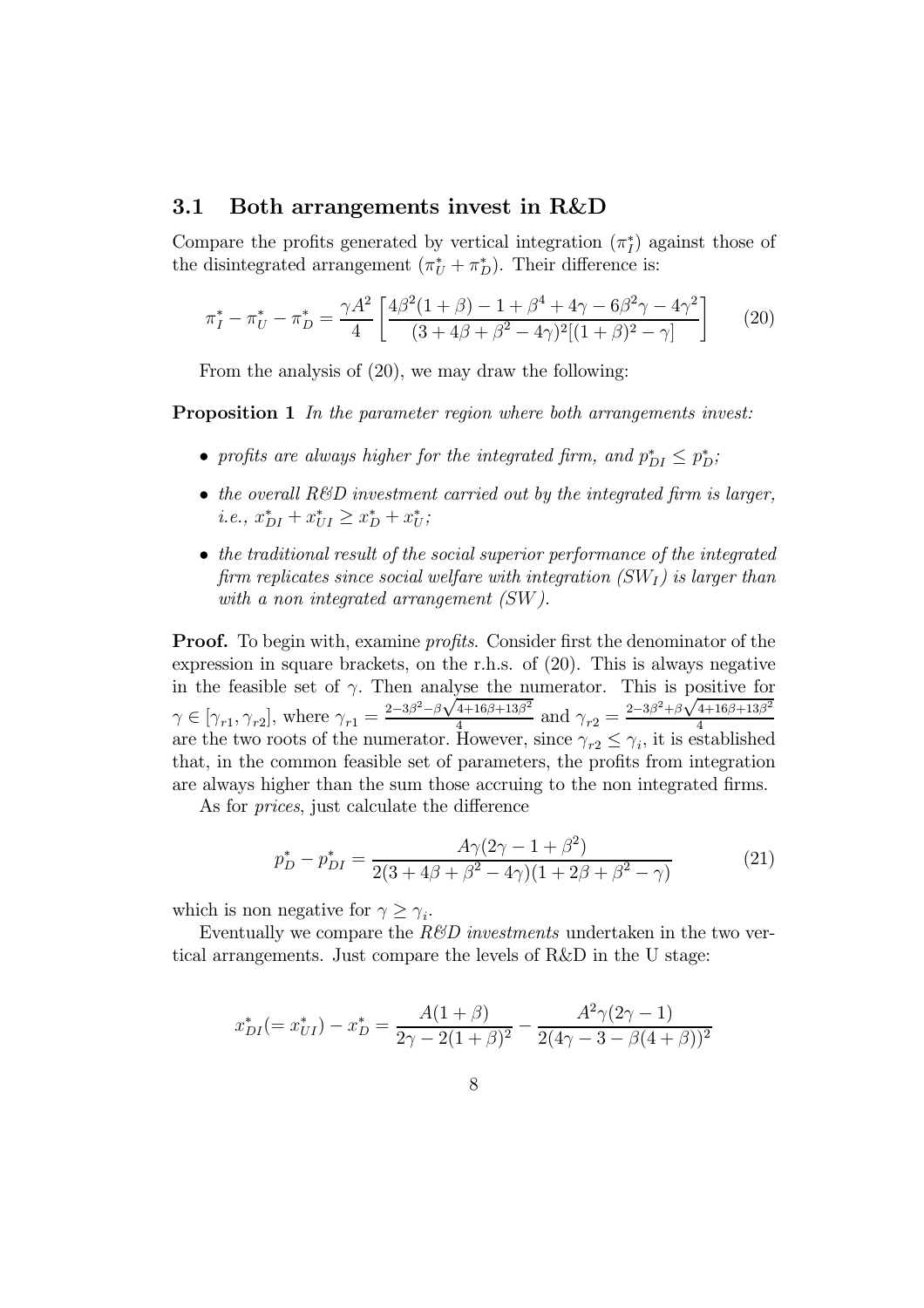which is nonnegative. The same happens for the D stage:

$$
x_{DI}^* (= x_{UI}^*) - x_U^* = \frac{A(1+\beta)}{2\gamma - 2(1+\beta)^2} - \frac{A^2\gamma}{2(4\gamma - 3 - \beta(4+\beta))}.
$$

Welfare comparisons are straightforward and are already implicit in higher profits and lower prices of the integrated arrangement. It is just worth noting that the potentially counterproductive effect associated with the larger R&D effort carried out by the integrated structure is more than offset by the resulting reduction observed both in production costs and in the market price.  $\blacksquare$ 

#### 3.2 Only the nonintegrated firms invest in R&D

There is a region of the parameter space for  $\gamma \in [\gamma_d, \gamma_i]$  where only the disintegrated firms invest in R&D. In this region the integrated firm does not invest in process R&D and therefore maximization of its monopoly profits lead to the following equilibrium quantity, profit and price

$$
q_m^* = \frac{A}{2}; \qquad \pi_m^* = \frac{A^2}{4}; \qquad p_m^* = \frac{(a+2c)}{2} \tag{22}
$$

where the subscript  $m$  stands for the vertically integrated monopoly that does not invest.

We are then able to write the following the following:

**Proposition 2** For all  $\gamma \in [\gamma_d, \gamma_i]$  where the non integrated monopoly undertakes process  $R\&D$  along both stages of the vertical production process, while the integrated monopoly does not. In a subset of this area,  $\gamma \in [\gamma_d, \gamma_{2n}] \subset$  $[\gamma_d, \gamma_i]$ , non integration is more efficient from a private (profit level) point of view than its integrated counterpart not investing in R&D in that same parameter space. The private superiority extends to social welfare since the price of the integrated firms is lower, when the market size is not too large. Otherwise, the social superiority occurs in a subset of the above interval.

**Proof.** The comparison of *profits* requires evaluating:

$$
\pi_m^* - \pi_U^* - \pi_D^* = \frac{A^2}{4} \left\{ 1 - \frac{2\gamma [6\gamma - (2+\beta)^2]}{[3+\beta(4+\beta) - 4\gamma]^2} \right\} \tag{23}
$$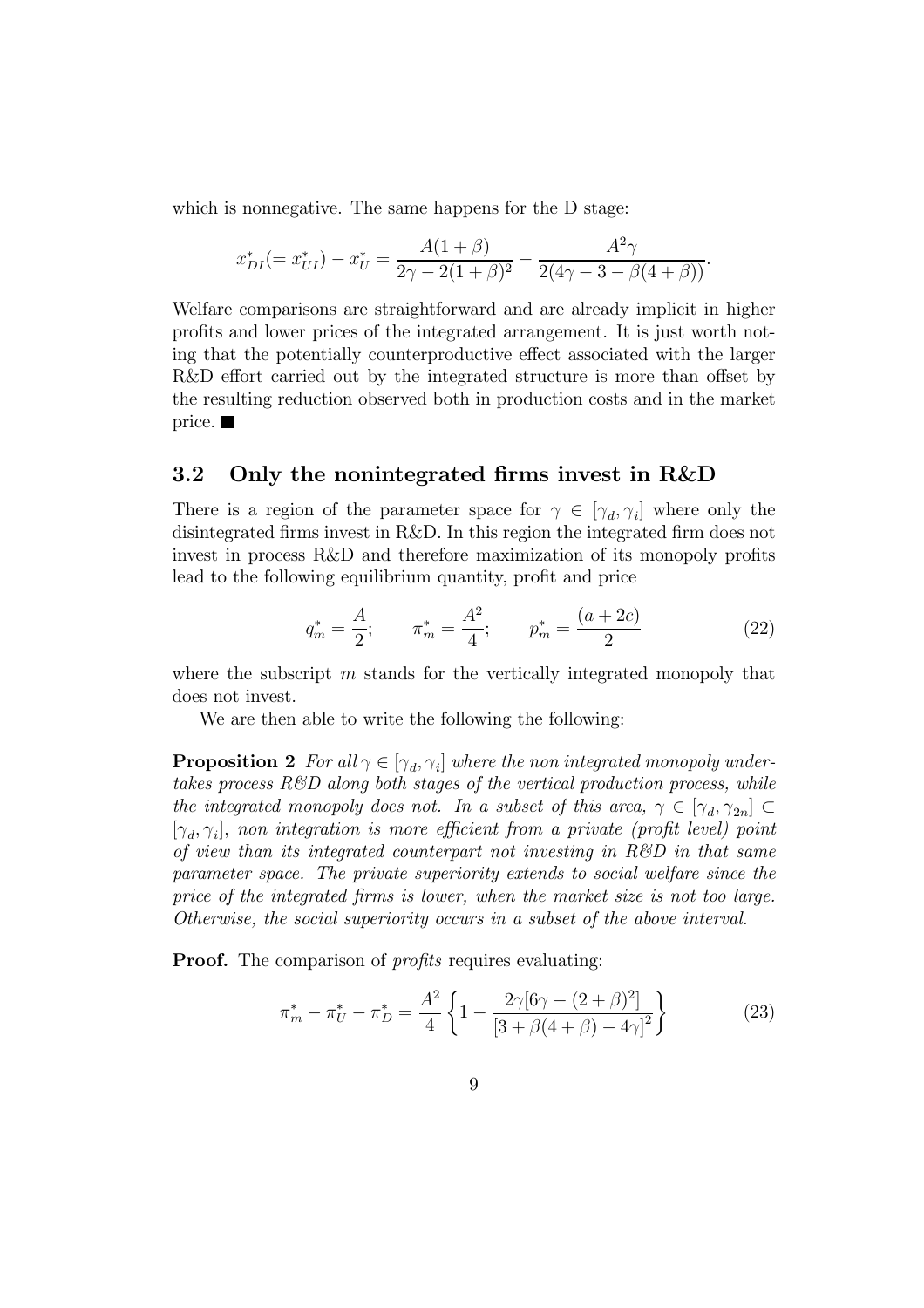which is negative for  $\gamma \in [\gamma_{1n}, \gamma_{2n}].$ 

However, we have that  $\gamma_{1n} \leq \gamma_d \leq \gamma_{2n} \leq \gamma_i$  whenever

$$
2 \le \frac{8 + 3\beta(4 + \beta) + M}{2(1 + \beta)^2} \le \frac{a}{c} \le \frac{7 + 2\beta(6 + \beta) + M}{1 + 2\beta},
$$

with the lower limit ranging between 4.94 and 6.65 and the upper limit between 11.9 and 12.3 and  $M = \sqrt{(2 + \beta(4 + \beta))(14 + 5\beta(4 + \beta))}$ . Then, if  $\gamma \in [\gamma_d, \gamma_{2n}] \subset [\gamma_d, \gamma_i]$ , the integrated firm makes less profits than the disintegrated one only in a subset of the feasible set where the market size is relatively large. While for  $\frac{a}{c} \leq \frac{8+3\beta(4+\beta)+M}{2(1+\beta)^2}$ , we have that  $[\gamma_d, \gamma_i] \subset [\gamma_d, \gamma_{2n}]$ and the private superior performance of the disintegrated firm goes through the entire feasible set. Notice that this happens for a smaller market size.

We then compare the price of the integrated firm that does not invest in R&D and the price of the disintegrated firm investing in R&D. The difference is

$$
p_m^* - p_D^* = \frac{A(2\gamma - 3 - \beta(4 + \beta))}{2(3 + \beta(4 + \beta) - 4\gamma)}
$$
(24)

which is positive for  $\gamma \in [\gamma_{aa}, \gamma_{bb}]$ , where  $\gamma_{aa} = \frac{3+\beta(4+\beta)}{4}$  and  $\gamma_{bb} = \frac{3+\beta(4+\beta)}{2}$ . If we compare the limits of the interval in which profits are higher for the nonintegrated firm with that for  $\gamma \in [\gamma_{aa}, \gamma_{bb}]$  we find that  $[\gamma_{aa}, \gamma_{bb}] \subset [\gamma_{1n}, \gamma_{2n}]$ regardless of the market size. Moreover we find that  $\gamma_d \geq \gamma_{aa}$  for all market sizes and  $\gamma_d \leq \gamma_{bb}$  if  $\frac{a}{c} \leq \frac{5+8\beta+\beta^2}{1+2\beta}$  that ranges between 4.6 and 5.00. This means that the social superiority of the nonintegrated firm happens to be associated to smaller market sizes.

This result may be considered as a partial counterpart of the empirical investigation found in Slade (1998a,b) where the pricing policy of competing heterogeneous vertical arrangements are compared in markets where vertically integrated and disintegrated firms coexist and compete.

<sup>5</sup>The two roots of (23) are  $\gamma_{1n}$  and  $\gamma_{2n}$  respectively equal to

and

$$
\frac{8+12\beta+3\beta^2-\sqrt{28+96\beta+104\beta^2+40\beta^3+5\beta^4}}{4}
$$
  

$$
\frac{8+12\beta+3\beta^2+\sqrt{28+96\beta+104\beta^2+40\beta^3+5\beta^4}}{4}
$$

10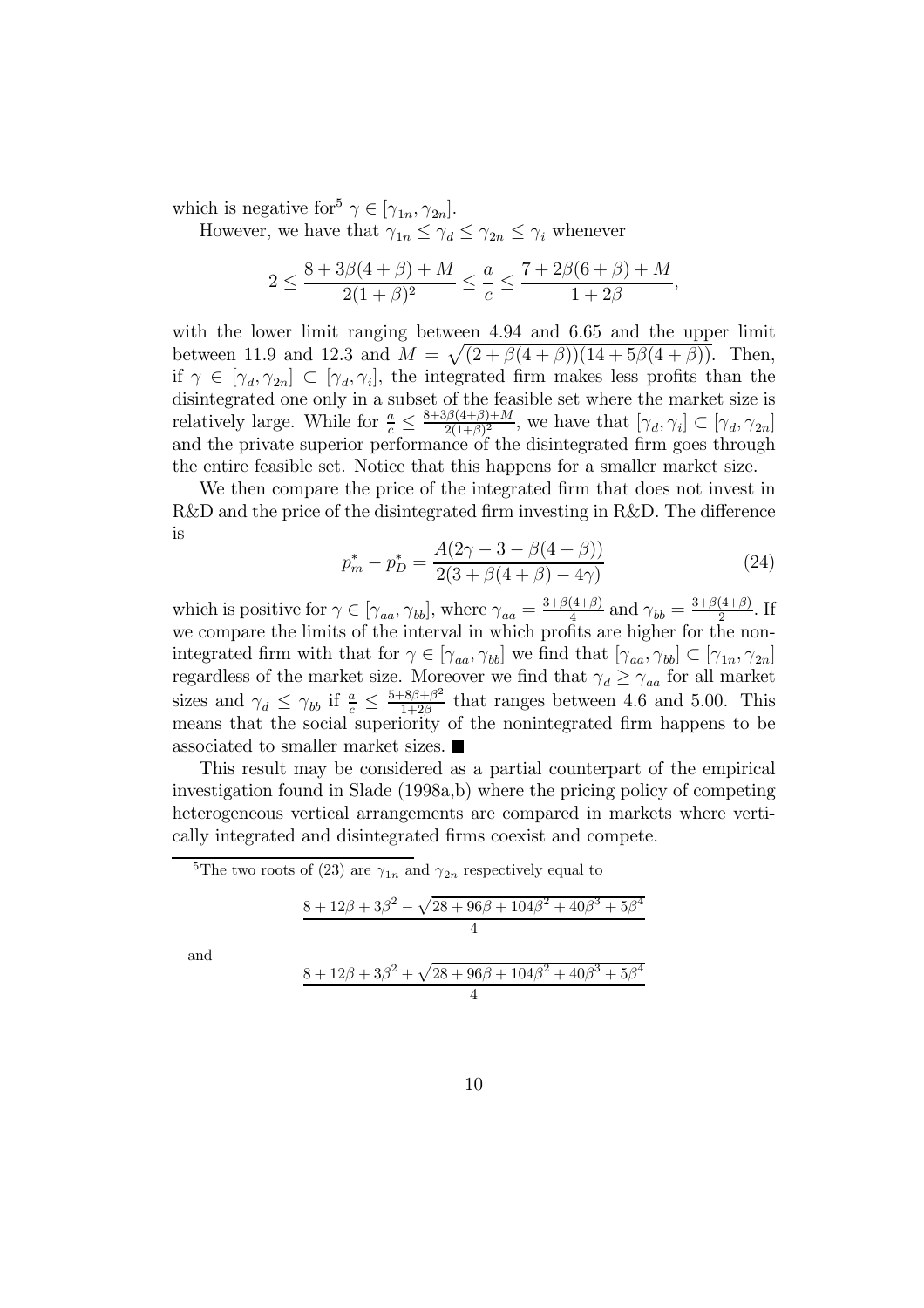## 4 Asymmetric spillovers

Here are two cases in which the spillover flows vertically from one stage to the other.

#### 4.1 From D to U

We first investigate the case of the externality in R&D going from D to U. This happens when the final producer's process R&D stimulates R&D in U, for instance, asking for a rationalisation of U production processes to reduce costs. This is the most common direction of the spillover. The next one, from U to D, is more rare in actual vertical relationships.

We first analyse the *nonintegrated* case. The cost function for the D firm is

$$
c_D = c - x_D \tag{25}
$$

while the profit function is

$$
\pi_D(q_D, x_D) = q_D(p_D - c + x_D - g) - \gamma \frac{x_D^2}{2}
$$
\n(26)

The cost function of the U firm is (6) and the profit function is (5). By going through the optimisation program of the two firms we get the optimal controls:

$$
q_D^* = \frac{A}{4\gamma - 3 - 2\beta} \tag{27}
$$

$$
x_U^* = \frac{A}{4\gamma - 3 - 2\beta} = x_D^* \,. \tag{28}
$$

This result is due to the fact that the externality is not internalised.

The price charged by the U firm is:

$$
g^* = \frac{2a(1 + \beta + \gamma) - c}{3 + 2\beta - 4\gamma}.
$$
 (29)

The profits are respectively:

$$
\pi_U^* = \frac{A^2 \gamma}{(8\gamma - 6 - 4\beta)}; \ \pi_D^* = \frac{A^2 \gamma (2\gamma - 1)}{2(3 + 2\beta - 4\gamma)^2}.
$$
 (30)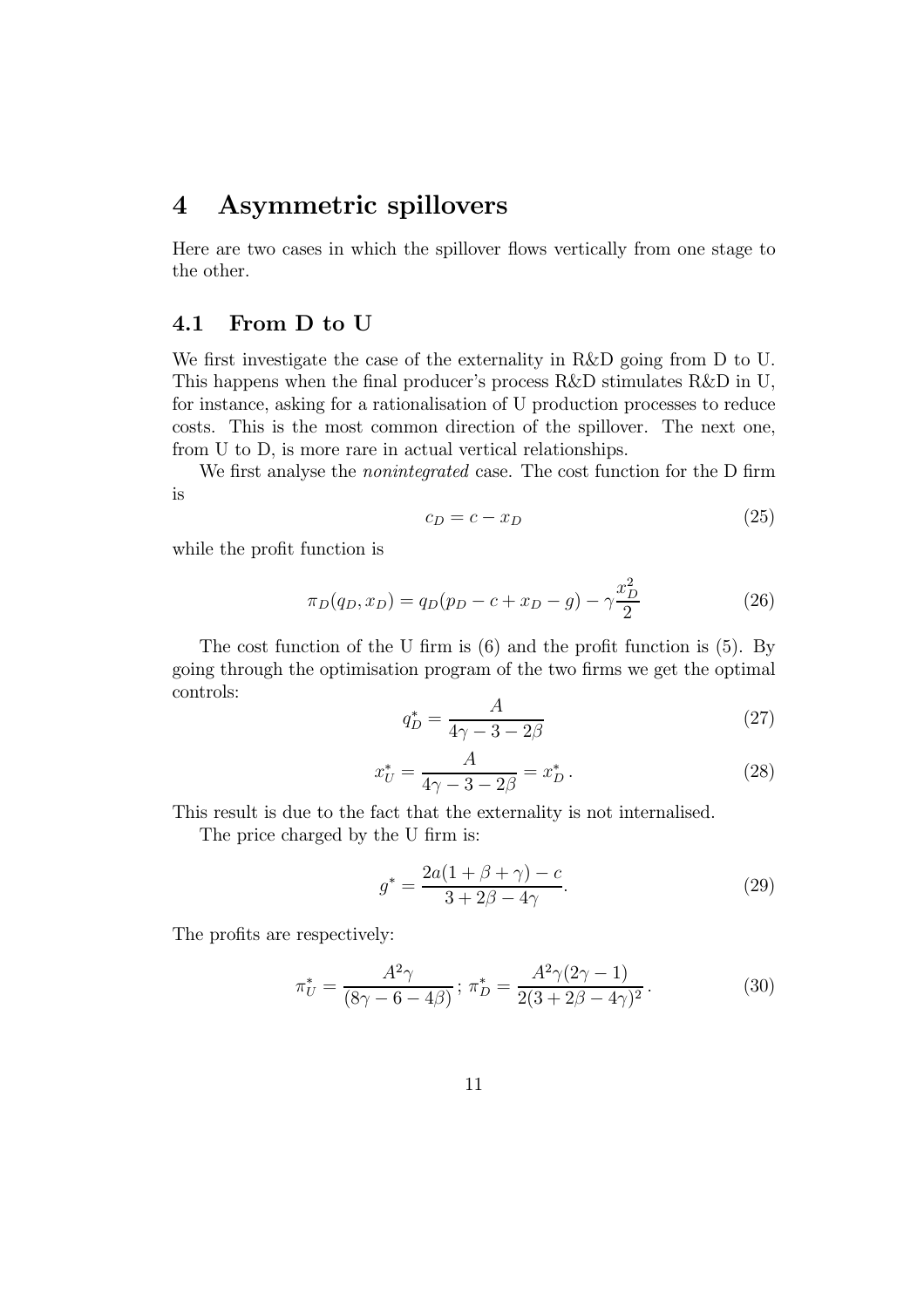The market price of the final good is  $6^6$ 

$$
p_D^* = \frac{a(3+2\beta) - (3a+2c)\gamma}{3+2\beta-4\gamma}.
$$
 (31)

Now we analyse the integrated arrangement with the same cost and R&D structure. The profit function is:

$$
\pi_I(q_I, x_{ID}, x_{IU}) = q_I(p_I - c_D - c_U) - \gamma \frac{x_{ID}^2}{2} - \gamma \frac{x_{IU}^2}{2}.
$$
 (32)

From the FOCs we get:

$$
q_{ID}^* = \frac{A\gamma}{2\gamma - 2\beta - \beta^2} \tag{33}
$$

$$
x_{ID}^* = \frac{A(1+\beta)}{2\gamma - 2\beta - \beta^2} \tag{34}
$$

$$
x_{IU}^* = \frac{A}{2\gamma - 2\beta - \beta^2} \tag{35}
$$

which show that internalisation of the externality makes for a different level of R&D in the two stages of the production process: the commitment at the D stage is larger than at the U stage.<sup>7</sup> The reduced form profits and the market price are:

$$
\pi_I^* = \frac{A^2 \gamma}{2(2\gamma - 2\beta - \beta^2)}\tag{36}
$$

$$
p_I^* = \frac{a(2 + \beta(2 + \beta)) - (a + 2c)\gamma}{2 + \beta(2 + \beta) - 2\gamma}.
$$
 (37)

We are then able to write:

**Proposition 3** When the R&D spillover flows from D to U, the profits of the integrated firm are larger than the aggregate profits of the non integrated arrangement. For all  $\gamma \in [\gamma_{A1}, \gamma_{A3}]$ , the non integrated arrangement makes higher profits. However, the integrated part is always able to secure lower prices.

<sup>6</sup>SOCs and nonnegativity constraints require  $\gamma \geq \frac{3+2\beta}{4} = \gamma_{A2}$ . <sup>7</sup>SOCs and nonnegativity constraints require  $\gamma \geq \frac{1 + (1 + \beta)^2}{2} = \gamma_{A1} \geq \gamma_{A2}$ .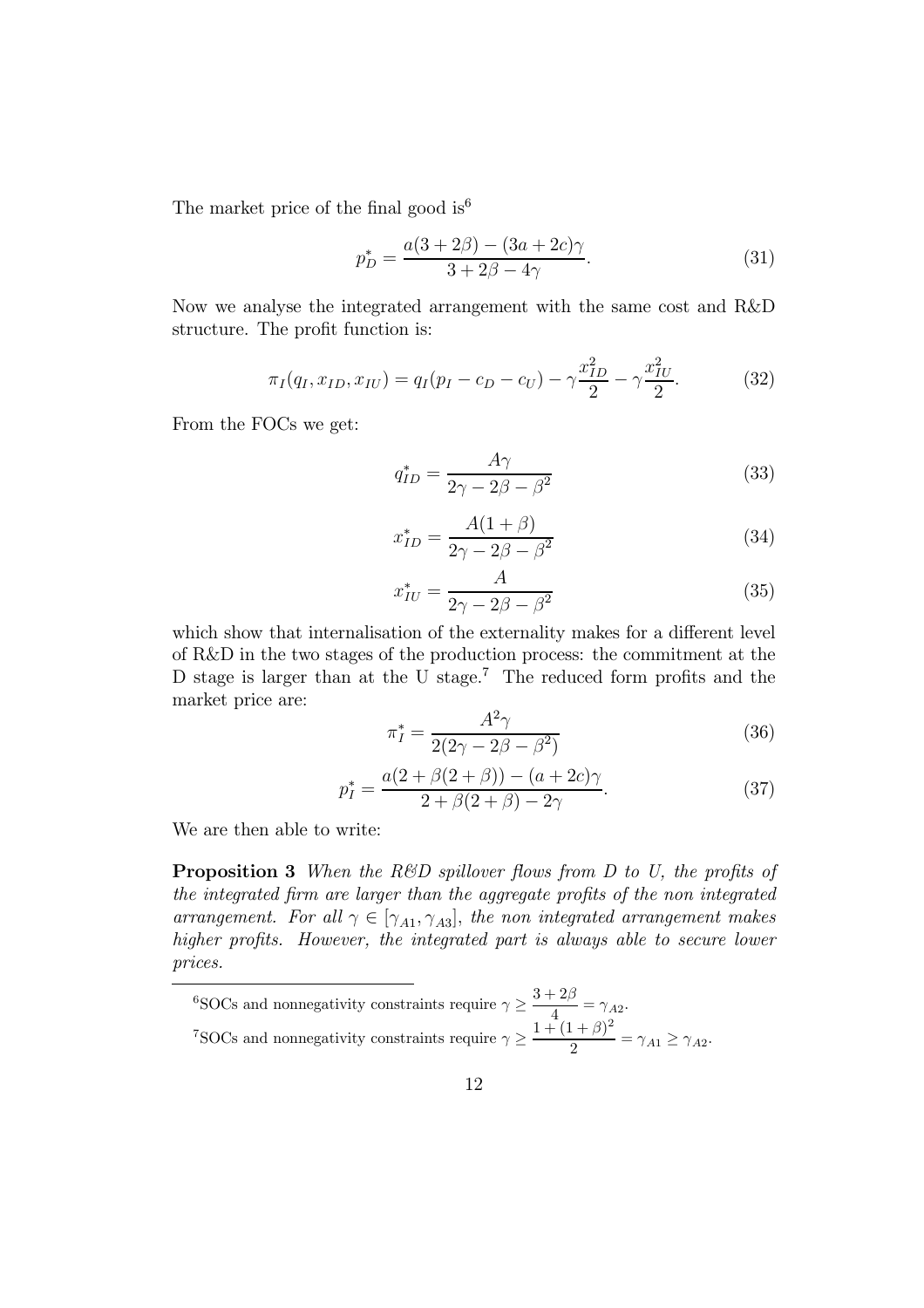**Proof.** We carry out the comparisons among the two arrangements. First consider profit:

$$
\pi_I^* - \pi_U^* - \pi_D^* = -\frac{A^2 \gamma [-2\beta^3 + (1 - 2b\gamma)^2 + \beta^2 (6\gamma - 4)]}{2(3 + 2\beta - 4\gamma)^2 (2 + 2\beta + \beta^2 - 2\gamma)}.
$$
(38)

whose sign is nonnegative for  $\gamma \geq \frac{2+\beta(-3\beta+\sqrt{4+\beta(8+9\beta})}{4}$  $\frac{\sqrt{4+\rho(8+3\rho)}}{4} = \gamma_{A3}$  and for  $\gamma \leq$  $2-\beta(3\beta+\sqrt{4+\beta(8+9\beta)})$  $\frac{44+\rho(0+3\rho)}{4} = \gamma_{A4}$ . However, by a further comparison we see that  $\gamma_{A3} \geq \gamma_{A1}$  if  $1 \leq$  $\sqrt{2-3\beta^2+\beta\sqrt{4+\beta(8+9\beta)}}$  $\sqrt{\frac{\gamma+\beta(\gamma+\beta)}{4+4\beta+2\beta^2}}$ . Then, in the interval  $\gamma \in [\gamma_{A1}, \gamma_{A3}]$  the nonintegrated firms make a larger profit than their integrated counterpart.

When the prices are considered the comparison is between (37) and (31). It appears that

$$
p_D^* - p_I^* = \frac{A\gamma(2\gamma + \beta^2 - 1)}{(3 + 2\beta - 4\gamma)(2 + \beta(2 + \beta) - 2\gamma)}
$$

is nonnegative in the feasible space of parameters.  $\blacksquare$ 

Here again, as in the previous section we can explore what happens in the region of the parameters space in which only the nonintegrated arrangement invests in process R&D while the integrated counterpart does not. The investigation of this case can be summarized in the following

Corollary 4 The feasible set of the VI firm is a subset of the feasible set of the NI firm. Accordingly, there exists an interval of the parameter space where the VI does not undertake any  $R\&D$  while the decentralised arrangement does. If  $\gamma$  is sufficiently low, the nonintegrated firm is both privately and socially more efficient. Conversely, if  $\gamma$  is sufficiently large, the non-integrated firm is privately more efficient yet it charges a higher price than the integrated counterpart.

**Proof.** The optimal values of controls for the nonintegrated arrangement are (27), (28), (29) and (31), while profits are (30).

The marginal costs borne by the integrated (but non investing) firm are

$$
c_U=c_D=c.
$$

The controls and the optimal profits of the VI firm that does not invest are:

$$
q_{DInoinv}^{*} = \frac{A}{2b}; \qquad \pi_{Inoinv}^{*} = \frac{A^{2}}{4b}; \qquad p_{DInoinv}^{*} = \frac{a + 2c}{2}.
$$
 (39)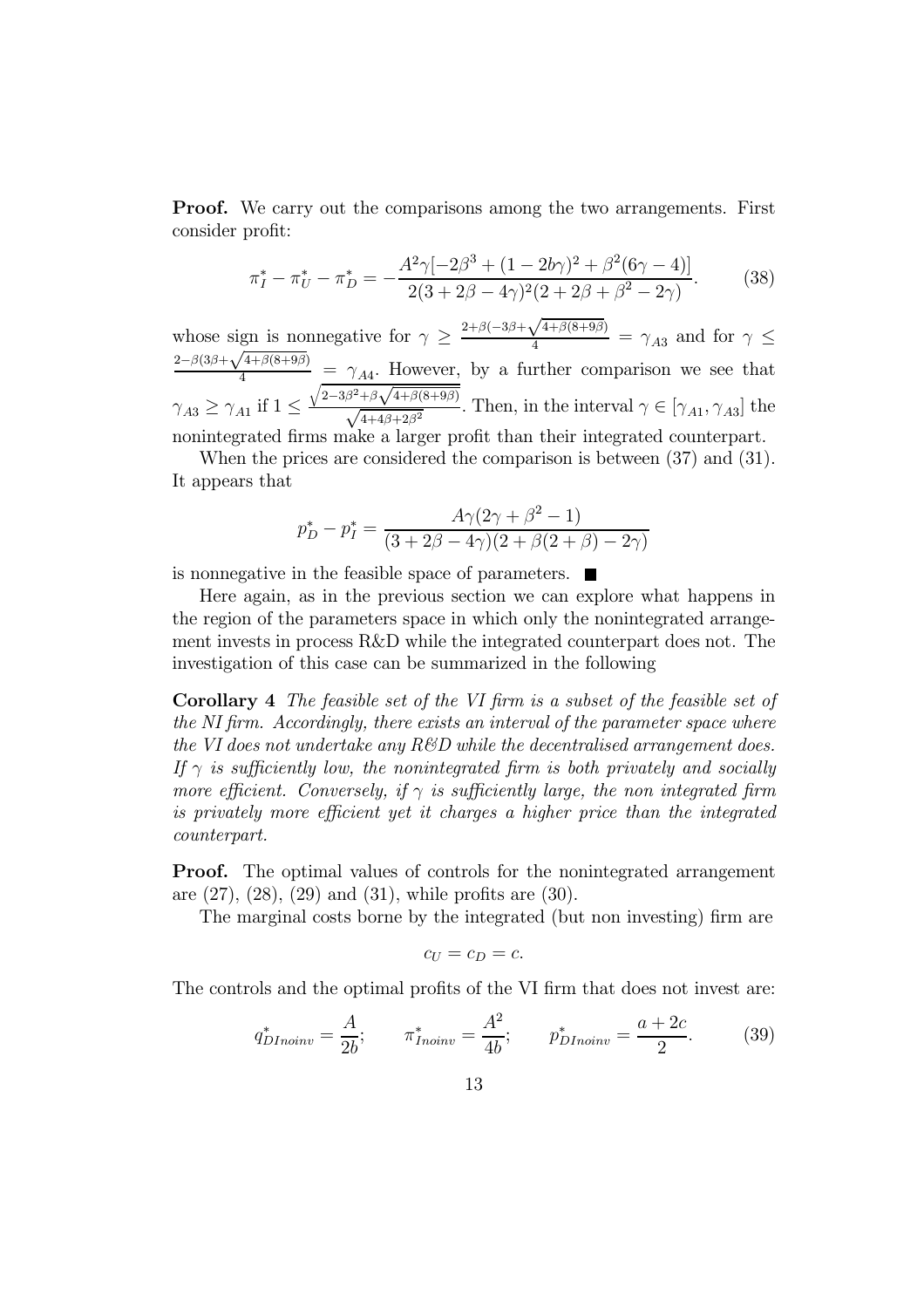Comparison of profits leads to:

$$
\pi_{Inoinv}^* - \pi_U^* - \pi_D^* = \frac{A^2(9 + 4\beta^2 - 16\gamma + 4\gamma^2 - 12\beta(\gamma - 1))}{4(3 + 2\beta - 4\gamma)^2}
$$

which is nonnegative if

$$
\gamma \ge \frac{4+3\beta+\sqrt{(1+\beta)(7+5\beta)}}{2} = \gamma_{A5}.
$$

However  $\gamma_{A5} \geq \gamma_{A6} = \frac{3+2\beta}{4}$  that defines the minimum level of feasible  $\gamma$ for the nonintegrated investing arrangement. Then for  $\gamma \in [\gamma_{A6}, \gamma_{A5}]$  the nonintegrated profits are larger than the profits of the integrated firm, that does not invest. The comparison of prices leads to

$$
p_{DInoinv}^{*} - p_{D}^{*} = \frac{A(2\gamma - 3 - 2\beta)}{6 + 4\beta - 8\gamma}
$$

It appears that the above difference is positive for  $\gamma \in [\gamma_{A6}, \gamma_{A7}]$  and negative for  $\gamma \in [\gamma_{A7}, \gamma_{A5}],$  where  $\gamma_{A7} = \frac{3+2\beta}{2}.$ 

#### 4.2 From U to D

Here we go through the opposite case in which the externality flows from the U stage down to the final D stage. This kind of spillover may be thought to be more common since progress in the production process of the input tends to stimulate D firms to improve the cost profile of their assembling structure.

The cost structure is now given by  $(2)$  and:

$$
c_U = c - x_U. \tag{40}
$$

Optimal controls and profits for the nonintegrated case are:<sup>8</sup>

$$
x_U^* = \frac{A(1+\beta)}{(4\gamma - 3 - \beta(2+\beta))}
$$
(41)

$$
x_D^* = \frac{A}{(4\gamma - 3 - \beta(2 + \beta))}
$$
(42)

<sup>8</sup>SOCs and nonnegativity constraints boil down to the condition  $\gamma \geq \frac{3 + \beta(2 + \beta)}{4}$  $\gamma_{B1}$ .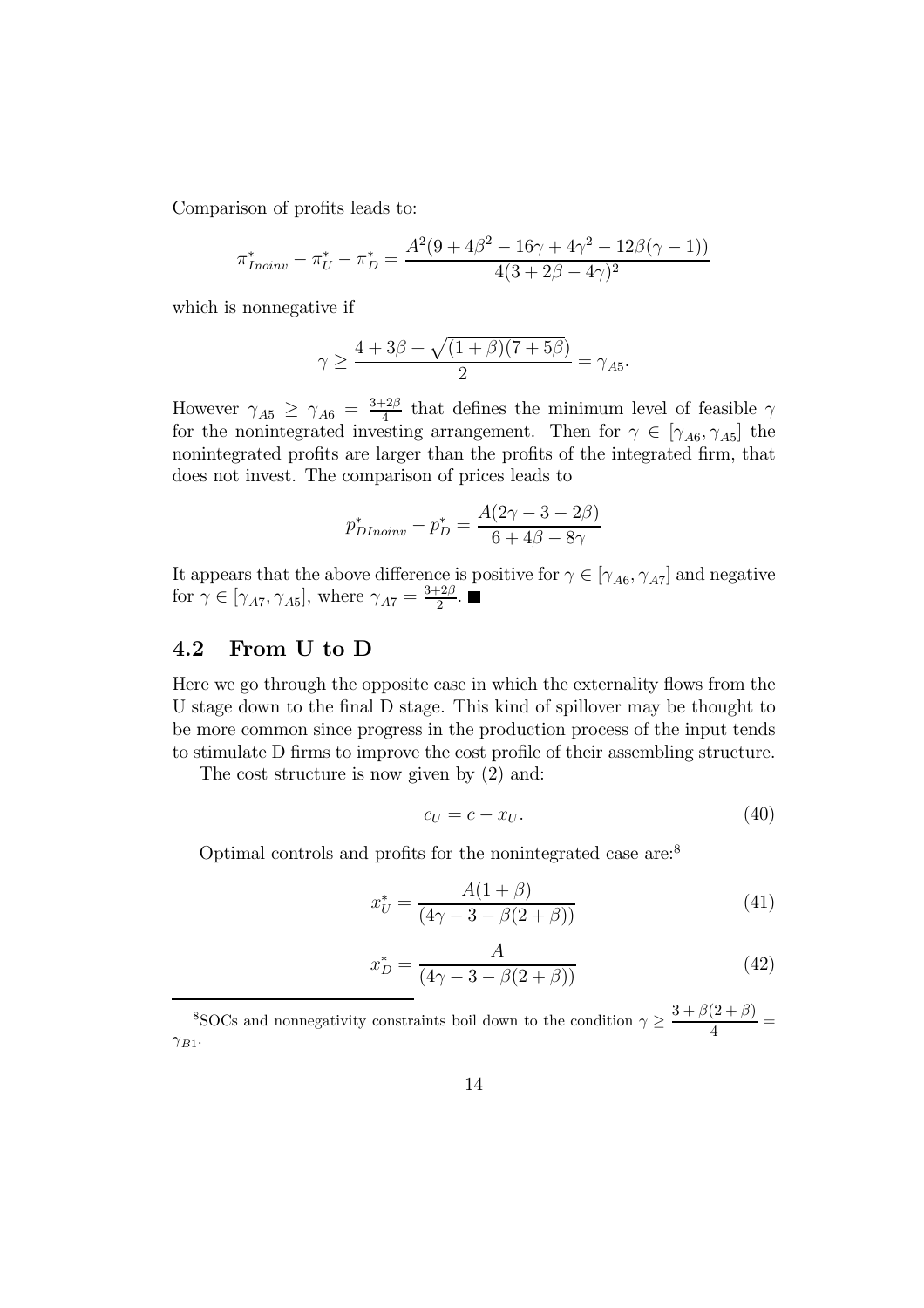$$
q_D^* = \frac{A\gamma}{(4\gamma - 3 - \beta(2 + \beta))}
$$
\n(43)

$$
\pi_D^* = \frac{A^2 \gamma (2\gamma - 1)}{2(4\gamma - 3 - \beta(2 + \beta))^2}
$$
(44)

$$
\pi_U^* = -\frac{A^2 \gamma}{2(4\gamma - 3 - \beta(2 + \beta))}
$$
(45)

$$
p_D^* = -\frac{a(3+\beta(2+\beta)) - (3a+2c)\gamma}{4\gamma - 3 - \beta(2+\beta)},
$$
\n(46)

while in the integrated we have:

$$
x_{UI}^* = \frac{A(1+\beta)}{(2\gamma - 2 - \beta(2+\beta))}
$$
(47)

$$
x_{DI}^{*} = \frac{A}{(2\gamma - 2 - \beta(2 + \beta))}
$$
(48)

$$
q_{DI}^* = \frac{A\gamma}{(2\gamma - 2 - \beta(2 + \beta))}
$$
(49)

$$
p_{DI}^{*} = \frac{2c - a(1 + \beta(2 + \beta))}{2\gamma - 2 - \beta(2 + \beta)}
$$
(50)

$$
\pi_I^* = \frac{A^2 \gamma}{2(2\gamma - 2 - \beta(2 + \beta))}
$$
(51)

If we compare the VI and the decentralised case we get:

Proposition 5 When the spillover flows from U to D, the VI arrangement is always superior to the decentralised case from both the private and the social standpoint.

Proof. Just compare (51) with the sum of (44) and (45). It appears that in the common feasibility parameter space (i.e. for  $\gamma \geq \frac{1+(1+\beta)^2}{2} = \gamma_{B2}$ ) the profits of the integrated arrangements are larger. Then compare (50) with (46). We see that the final D price in the non integrated arrangement is higher.  $\blacksquare$ 

Moreover, in the parameters space in which just the nonintegrated firm invests, we get: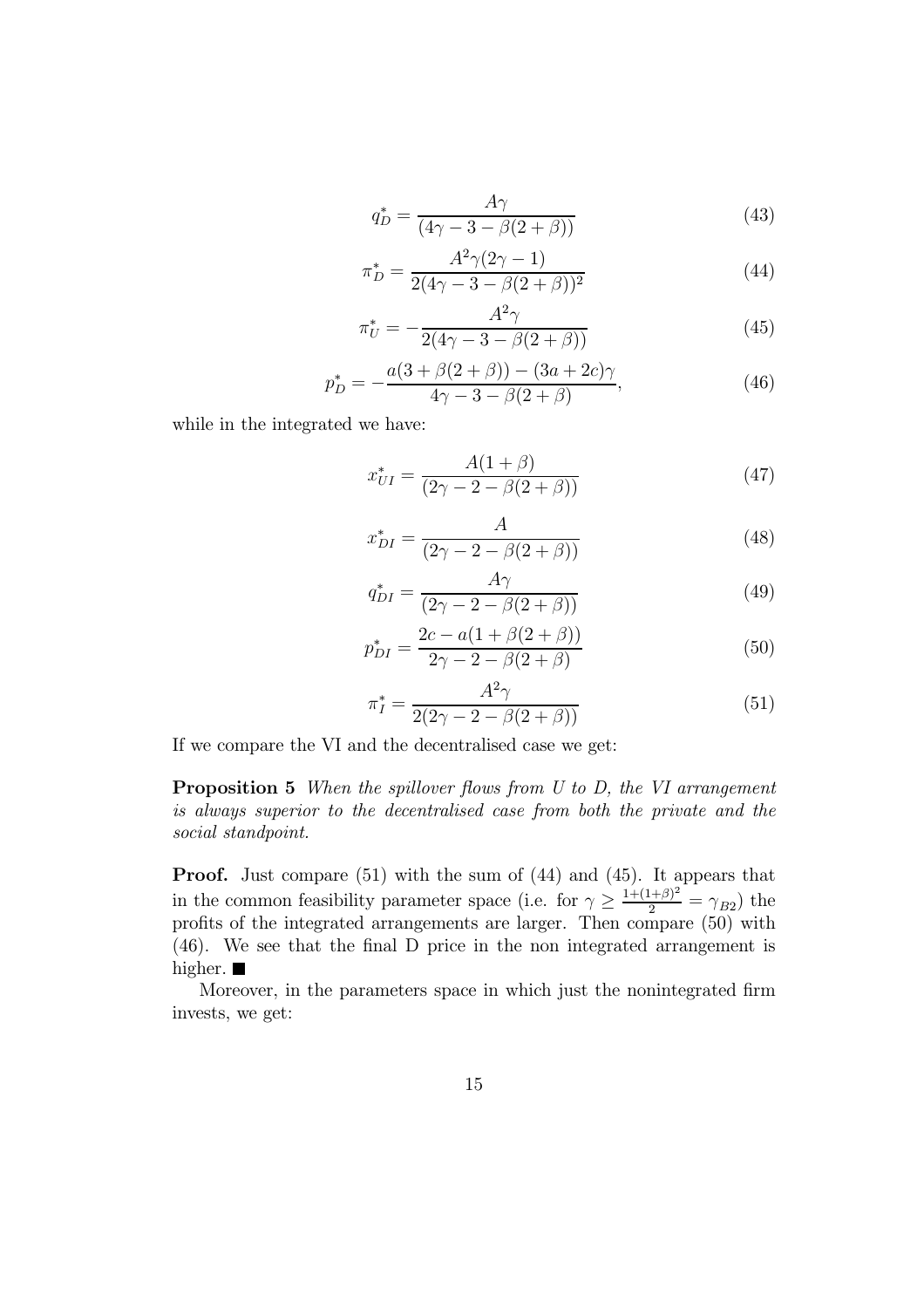Corollary 6 If the spillover goes from U to D there exists an interval of the parameter space where only the nonintegrated arrangement invests in process R&D. The lower part of this space is associated with a nonintegrated firm that is making larger profits while setting lower prices than the integrated counterpart, i.e., a second best optimum obtains. An adjacent interval for higher levels of  $\gamma$  has the nonintegrated firms making a larger aggregate profit but setting a higher market price.

Proof. Controls and profit of the VI firm that does not invest are in (39). If we now calculate

$$
\pi_{Inoinv}^* - \pi_D^* - \pi_U^*;
$$
\n<sup>(52)</sup>

using  $(44)$  and  $(45)$  we find that  $(52)$  is nonnegative for

$$
\gamma \ge \frac{8 + 3\beta(2 + \beta) + \sqrt{(2 + \beta(2 + \beta))(14 + 5\beta(2 + \beta))}}{4} = \gamma_{B2}.
$$

Since  $\gamma_{B2} \geq \gamma_{B3} = \frac{3+\beta(2+\beta)}{4}$  below which the investing nonintegrated firms are no longer active, we have that, for  $\gamma \in [\gamma_{B3}, \gamma_{B2}]$  the nonintegrated investing firms make larger aggregate profits than the integrated non investing firm.

If we compare market prices, we see that

$$
p^*_{DInoinv} - p^*_D \tag{53}
$$

which, from (46), is nonnegative for  $\gamma \in [\gamma_{B4}, \gamma_{B2}]$ , while it is negative for  $\gamma \in [\gamma_{B3}, \gamma_{B4}]$ , where  $\gamma_{B4}$  is the value of  $\gamma$  below which (53) is nonnegative.

## 5 Asymmetric costs of R&D

Here, we adopt a more realistic framework with asymmetric costs of R&D along the vertical chain of production. Realism is suggested by observation of industries. For instance, the amount of R&D needed to decrease the cost of production of a chip is much higher than the amount needed to reduce the cost of assembling a PC that uses that chip as a component. However, in other industries it may be the other way around, as for instance in the automotive industry, where the R&D for a steering wheel is much lower than that required for the production of a car or a truck. This may also be the case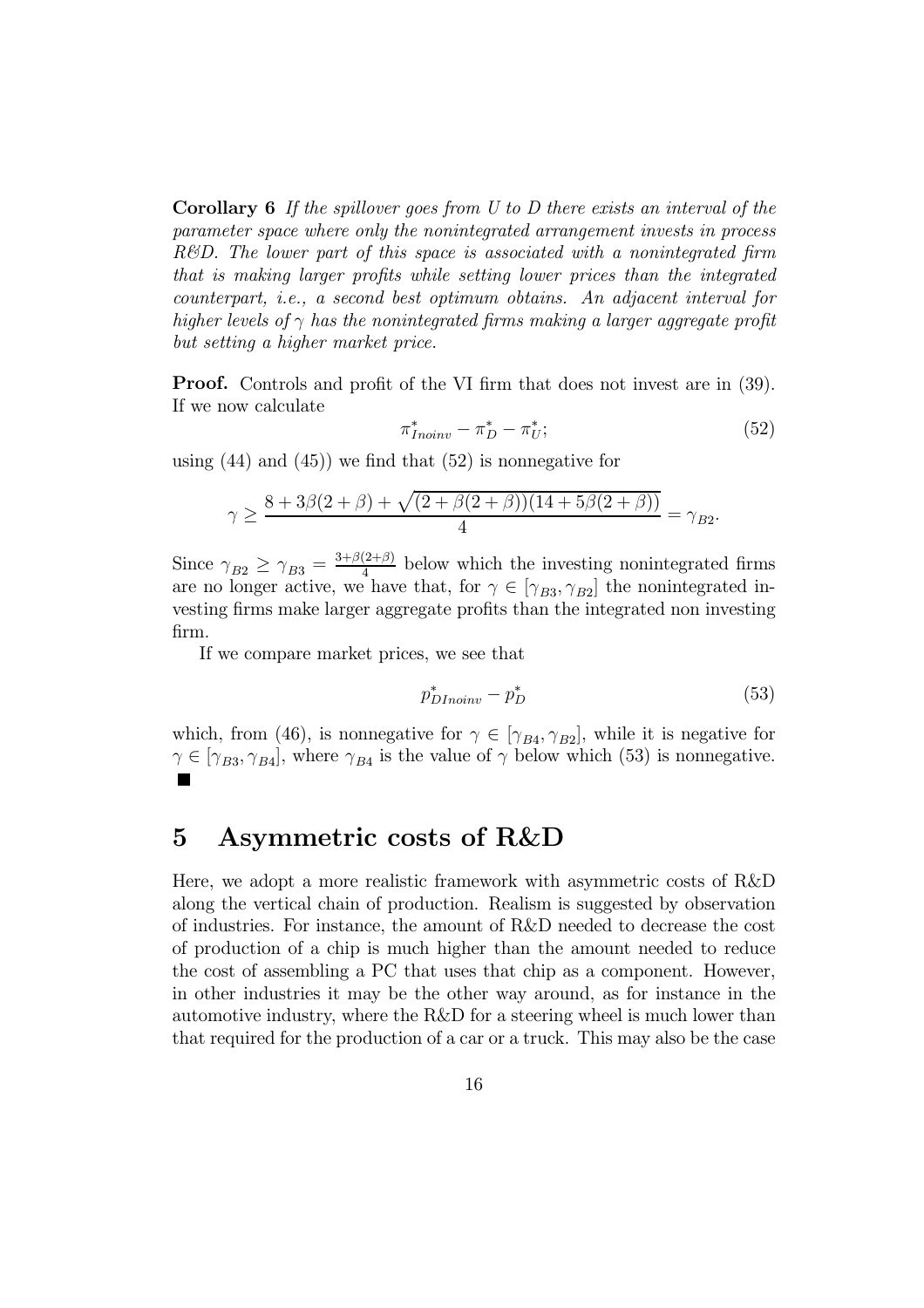in other mature sectors such as the textile/clothing industry. As a matter of fact, asymmetric R&D costs lend themselves to a more realistic analysis of vertical R&D.

Here we just assume that there are two distinct  $\gamma$ , a  $\gamma_U$  and a  $\gamma_D$ . Then, we repeat what done in the previous sections. Unfortunately, unlike above, we are not able to derive analytical results. We can only pin down a remark that concerns the private incentives for firms:

**Remark 1** When  $\gamma_U$  is large with respect to  $\gamma_D$ , the integrated arrangement is privately more efficient. When the opposite obtains, the decentralised arrangement is more profitable. Both arrangements possess ranges of social second best efficiency.

**Proof.** The difference between the profits of the two arrangements is

$$
\pi_I^* - \pi_D^* - \pi_U^*
$$
\n
$$
= \frac{A^2 \gamma_D \gamma_U^2 (\beta^4 \gamma_D - (1 - 2\gamma_D)^2 \gamma_U + 2\beta^3 (\gamma_D + \gamma_U) + \beta^2 (\gamma_D + 3\gamma_U - 6\gamma_D \gamma_U))}{2(2(1 + \beta)\gamma_U + \gamma_D(1 + 2\beta + \beta^2 - 4\gamma_U))^2((1 + \beta)^2 \gamma_U + \gamma_D((1 + \beta)^2 - 2\gamma_U))}
$$

The sign of the above equation is nonnegative for  $\gamma_D \in [\gamma_{D1}(\gamma_U), \gamma_{D2}(\gamma_U)].$ This statement cannot be proved analytically but only numerically, yet for the whole range of the feasible set of parameters. Since  $\gamma_U \geq \gamma_{D2}(\gamma_U)$  we have that for all  $\gamma_U \geq \gamma_D$  the integrated firm makes larger profits. When the opposite obtains, the disintegrated arrangement is privately more efficient. The analysis of prices carries over the same way and provides subranges of social second best efficiency in both arrangements.

## 6 Conclusions

The maintained wisdom that, in presence of non perfectly competitive patterns of behaviour, vertical integration is a second best, has been challenged in the preceding sections by introducing process R&D with spillovers along the vertical chain of production in a simple homogeneous monopoly environment. Some results are worth emphasizing since they provide a basis for a fresh explanation of outsourcing or vertical separation in a framework that does not take into account any externality coming form firms changing their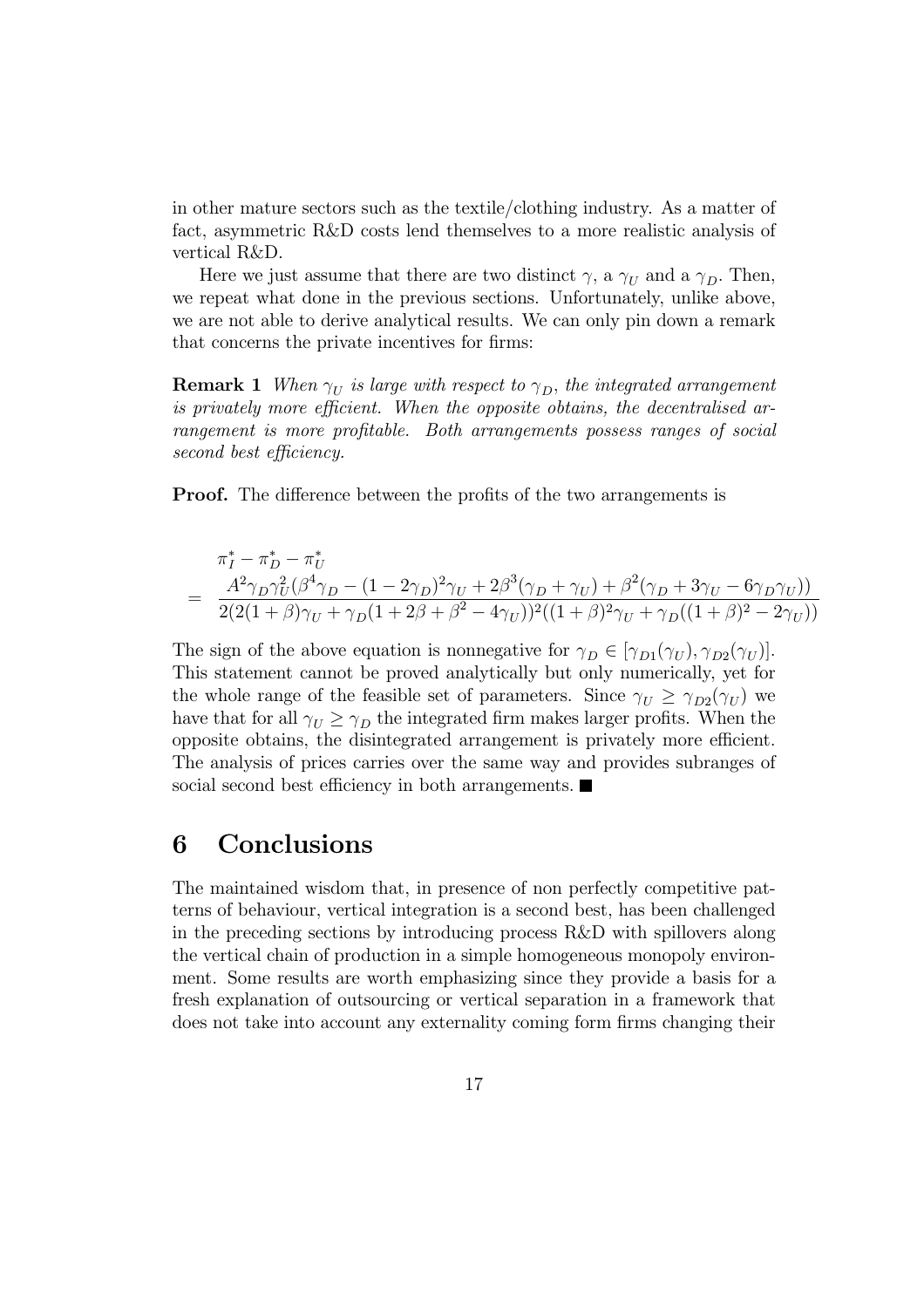vertical organization (as it occurs in recent contributions by Grossman and Helpman (2002), McLaren (2000) and Jansen (2003)).

As we consider vertical R&D with spillovers, it appears that the non integrated firms invest in R&D over a wider set of parameters. When both the integrated firm and its decentralised counterparts invest in process R&D, the integrated firm is both privately and socially superior. This result no longer holds when we consider two distinct marginal costs of R&D in the U and D stage of production. When R&D activity is more expensive in the D stage than in the U stage, the decentralised arrangement is privately superior, in the region of parameters containing the interval of social second best. This result, that is consistent with some received investigations (Slade, 1998a,b) may explain the evolution of outsourcing policies as the relative costs of U and D R&D vary along the vertical chain. Moreover and more importantly, we find that, when the integrated firm refrains from committing to process R&D, while the decentralized firms do it, outsourcing may provide larger aggregate profits, and, in a narrower parameter range, also socially superior results even if the costs of R&d are symmetric along the vertical chain. These results obtain in the case of both symmetric and asymmetric R&D spillovers.

We believe these conclusions may be relevant to explain the waves of vertical integration just on the basis of (i) the changes in the state of the art of process R&D, and (ii) the amount of spillovers in the downstream and upstream sections of the vertical chain of production. Further research may go through the policy implication of these conclusions.

## References

- [1] Armour, H.O., and Teece, D.J. (1980) Vertical integration and technological innovation. Review of Economics and Statistics, 62, 490-94.
- [2] Brocas, I. (2003) Vertical Integration and the incentive to innovate. International Journal of Industrial Organisation, 21, 457-605.
- [3] Coase R., (1937) The Nature of the Firm, Economica, 4, 386-405.
- [4] d'Aspremont, C. and Jacquemin, A. (1988) Cooperative and Noncoopeartive R&D in Duopoly with Spillovers. American Economic Review, 78, 1133-37.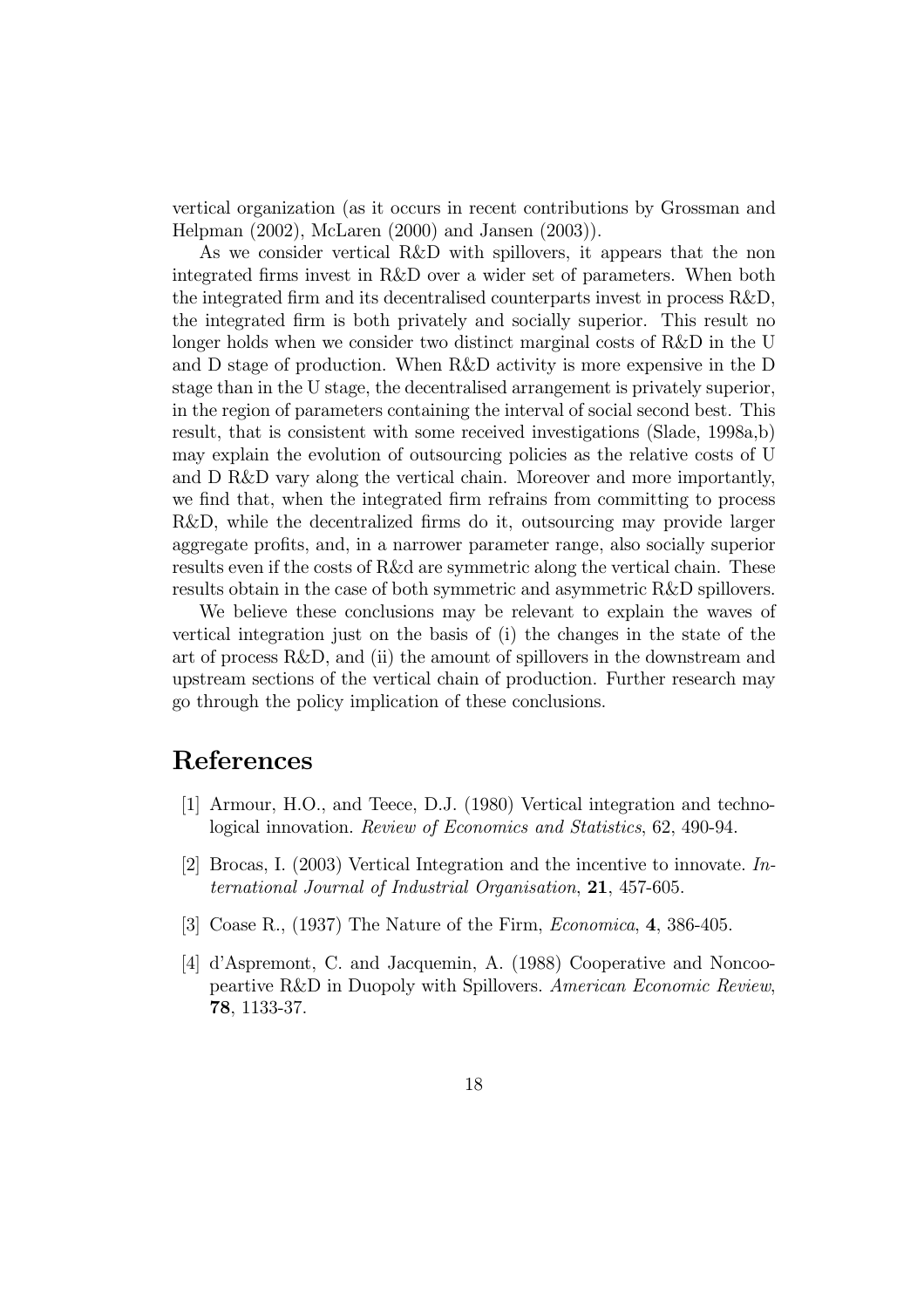- [5] Grossman, S.J. and Hart O. (1986) The Costs and Benefits of Ownership: a Theory of Vertical and Lateral Integration. Journal of Political Economy, 94, 691-719.
- [6] Grossman, G.M., Helpman, E. (2002) Integration Versus Outsourcing in Industry Equilibrium. Quarterly Journal of Economics,117, 85-120.
- [7] Jansen, J. (2003) Coexistence of strategic vertical separation and integration. International Journal of Industrial Organization, 21, 699-716.
- [8] Lambertini, L. and Rossini, G. (2003) Vertical Integration and Differentiation in an Oligopoly with Process Innovating R&D. Department of Economics University of Bologna, WP n. 468.
- [9] McLaren , J. (1999) Supplier relations and the market context: A theory of handshakes. Journal of International Economics, 48, 121-138.
- [10] McLaren, J. (2000) "Globalization" and Vertical Structure. American Economic Review, 90, 1239-1254.
- [11] Pepall, L. and Norman, G. (2001) Product Differentiation and Upstream-Downstream Relations. Journal of Economics and Management Strategy, 10, 201-33.
- [12] Perry, M.K. (1989) Vertical Integration: Determinants and Effects. In R. Schmalensee and R. Willig (eds), Handbook of Industrial Organization, vol. 1, pp. 103-255, Amsterdam, North-Holland.
- [13] Rossini, G. (2003) Private incentives to vertical disintegration among firms with heterogeneous objectives. Department of Economics University of Bologna WP n. 476.
- [14] Slade, M.E. (1998 a) Beer and the tie: did divestiture of brewer owned public houses lead to higher beer prices? The Economic Journal, 108, 565-602.
- [15] Slade, M.E. (1998 b) Strategic motives for vertical separation: evidence from retail gasolinemarkets. Journal of Law Economics and Organization, 14, 84-113.
- [16] Spencer, B. and R. Jones (1991) Vertical Foreclosure and International Trade Policy. Review of Economic Studies, 58, 153-179.